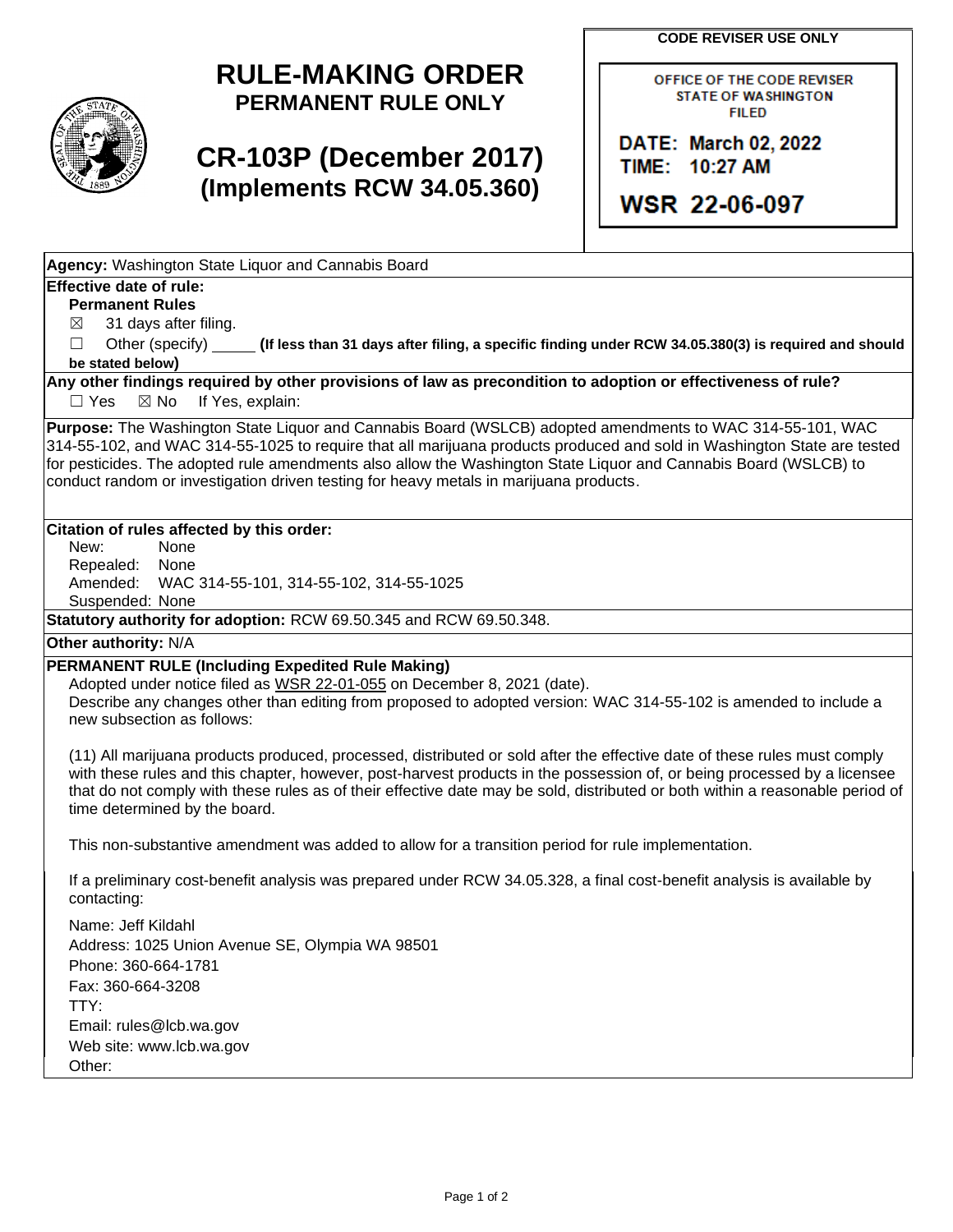| If any category is left blank, it will be calculated as zero.<br>Note:<br>No descriptive text.                                         |                                       |  |  |
|----------------------------------------------------------------------------------------------------------------------------------------|---------------------------------------|--|--|
| Count by whole WAC sections only, from the WAC number through the history note.<br>A section may be counted in more than one category. |                                       |  |  |
| The number of sections adopted in order to comply with:                                                                                |                                       |  |  |
| Federal statute:<br>New                                                                                                                | Amended<br>Repealed                   |  |  |
| Federal rules or standards:<br>New                                                                                                     | Amended<br>Repealed                   |  |  |
| Recently enacted state statutes:<br>New                                                                                                | Amended<br>Repealed                   |  |  |
| The number of sections adopted at the request of a nongovernmental entity:                                                             |                                       |  |  |
| <b>New</b>                                                                                                                             | Repealed<br>Amended                   |  |  |
| The number of sections adopted on the agency's own initiative:                                                                         |                                       |  |  |
| <b>New</b>                                                                                                                             | Repealed<br>Amended<br>3              |  |  |
| The number of sections adopted in order to clarify, streamline, or reform agency procedures:                                           |                                       |  |  |
| <b>New</b>                                                                                                                             | Amended<br>Repealed                   |  |  |
| The number of sections adopted using:                                                                                                  |                                       |  |  |
| Negotiated rule making:<br>New                                                                                                         | Amended<br>Repealed                   |  |  |
| Pilot rule making:<br>New                                                                                                              | Amended<br>Repealed                   |  |  |
| Other alternative rule making:<br><b>New</b>                                                                                           | Amended<br>$\overline{3}$<br>Repealed |  |  |
| Date Adopted: March 2, 2022                                                                                                            | Signature:                            |  |  |
| Name: David Postman                                                                                                                    |                                       |  |  |
| Title: Chair                                                                                                                           |                                       |  |  |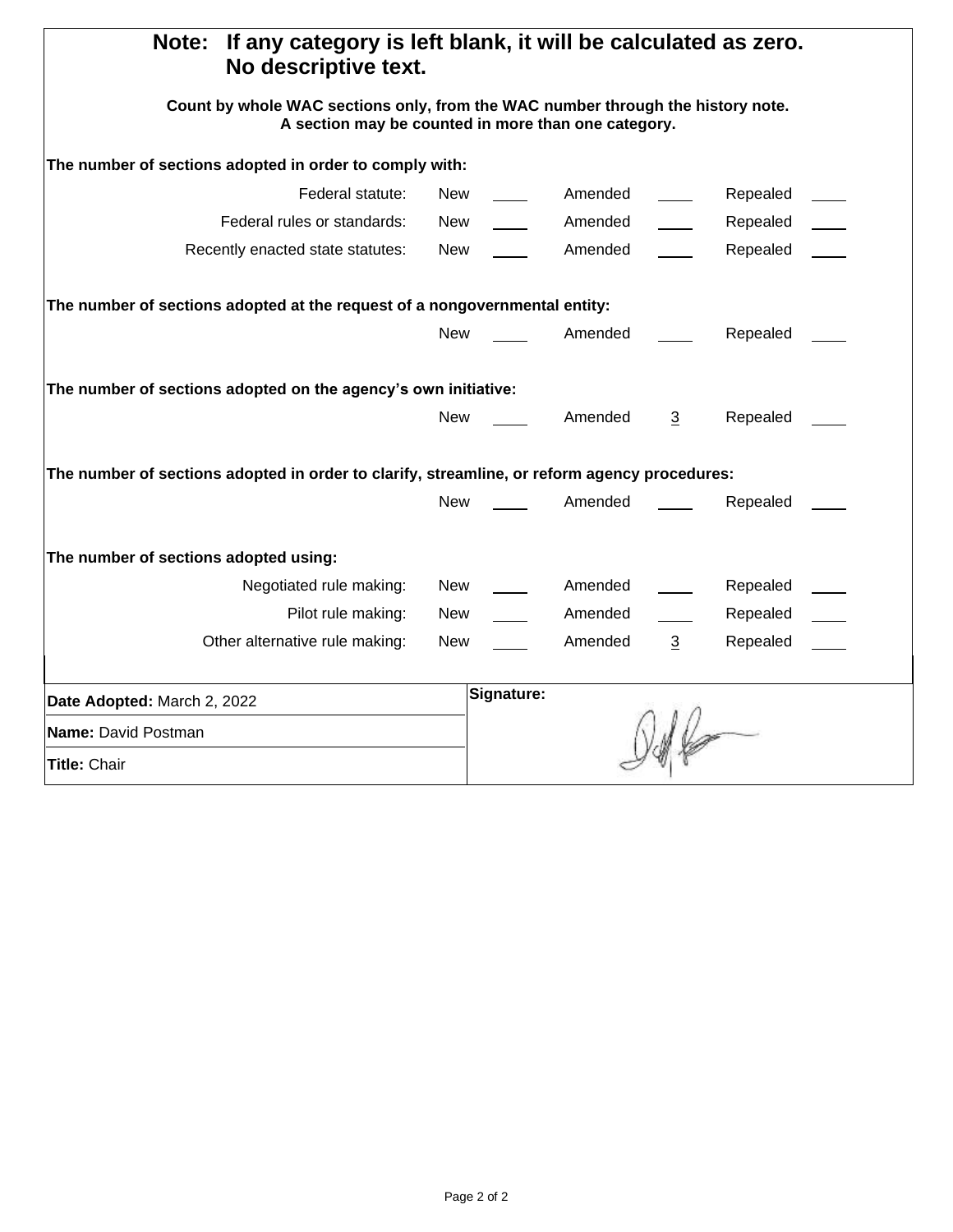AMENDATORY SECTION (Amending WSR 17-12-032, filed 5/31/17, effective 8/31/17)

**WAC 314-55-101 Quality ((assurance sampling protocols)) control sampling.** (1) ((To ensure quality assurance samples submitted to certified third-party laboratories (certified labs) are representative from the lot or batch from which they were sampled as required in RCW 69.50.348, licensed producers, licensed processors, certified labs, and their employees must adhere to the minimum sampling protocols as provided in this section.

(2) **Sampling protocols for all marijuana product lots and batches:**

(a) Samples must be deducted in a way that is most representative of the lot or batch and maintains the structure of the marijuana sample. Licensees, certified labs, and their employees may not adulterate or change in any way the representative sample from a lot or batch before submitting the sample to certified labs. This includes adulterating or changing the sample in any way as to inflate the level of potency, or to hide any microbiological contaminants from the required microbiological screening such as, but not limited to:

(i) Adulterating the sample with kief, concentrates, or other extracts;

(ii) Treating a sample with solvents to hide the microbial count of the lot or batch from which it was deducted. This subsection does not prohibit the treatment of failed lots or batches with methods approved by the WSLCB; or

(iii) Pregrinding a flower lot sample.

(b) All samples must be taken in a sanitary environment using sanitary practices and ensure facilities are constructed, kept, and maintained in a clean and sanitary condition in accordance with rules and as prescribed by the Washington state department of agriculture under chapters 16-165 and 16-167 WAC.

(c) Persons collecting samples must wash their hands prior to collecting a sample from a lot or batch, wear appropriate gloves while preparing or deducting the lot or batch for sample collection, and must use sanitary utensils and storage devices when collecting samples.

(d) Samples must be placed in a sanitary plastic or glass container, and stored in a location that prevents the propagation of pathogens and other contaminants, such as a secure, low-light, cool and dry location.

(e) The licensee must maintain the lot or batch from which the sample was deducted in a secure, low-light, cool, and dry location to prevent the marijuana from becoming contaminated or losing its efficacy.

(f) Each quality assurance sample must be clearly marked "quality assurance sample" and be labeled with the following information:

(i) The sixteen digit identification number generated by the traceability system;

(ii) The license number and name of the certified lab receiving the sample;

(iii) The license number and trade name of the licensee sending the sample;

(iv) The date the sample was collected; and

(v) The weight of the sample.)) All licensed marijuana processors, producers, certified labs, and certified lab employees must com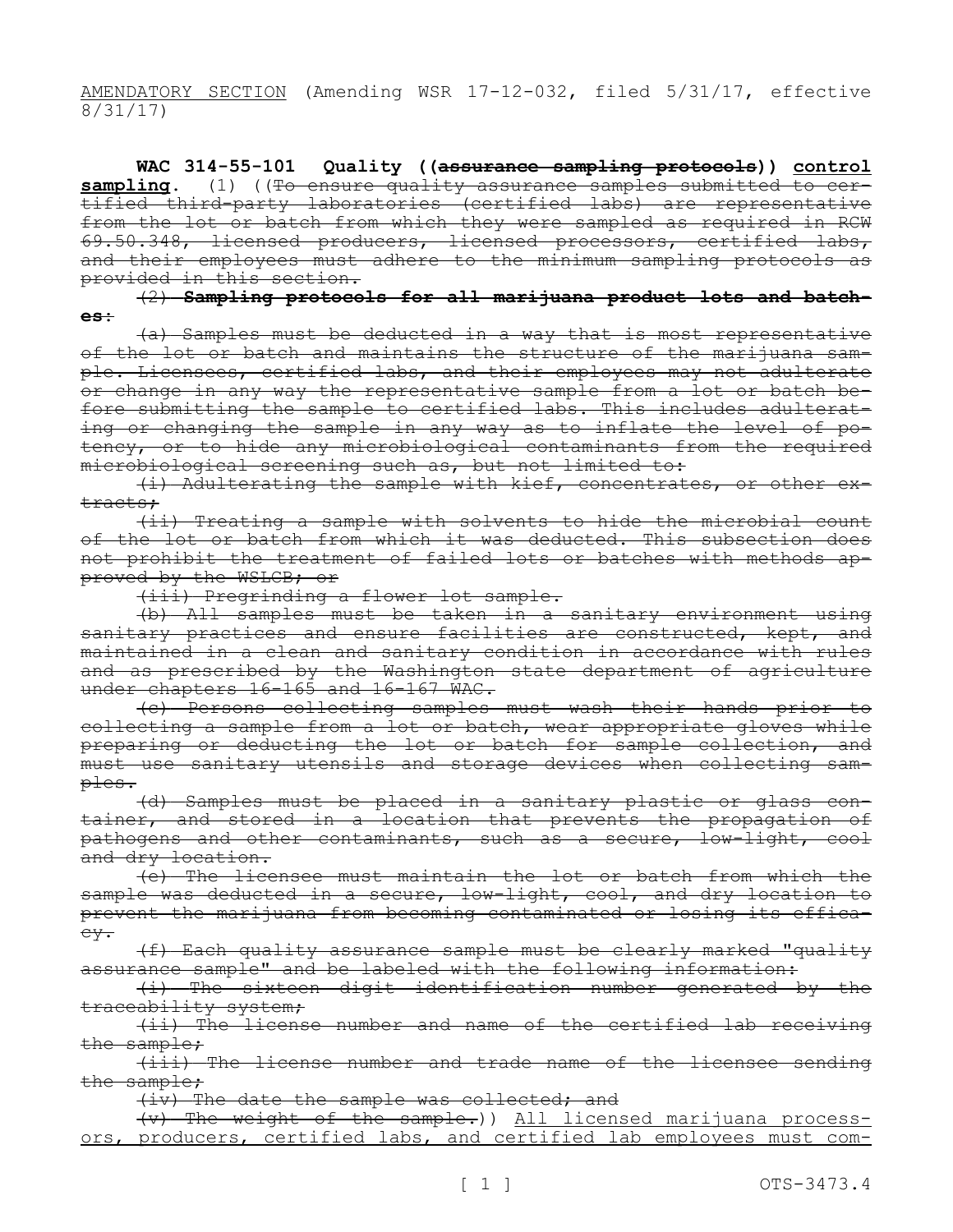ply with the sampling procedures described in this section, consistent with RCW 69.50.348. Noncompliance may result in disciplinary action as described in this chapter and applicable law.

(2) **Sample collection.** All samples of marijuana, useable marijuana, or marijuana-infused products must be submitted to a certified lab for testing consistent with this chapter.

(a) All samples must be deducted, stored, and transported in a way that prevents contamination and degradation.

(b) To maximize sample integrity, samples must be placed in a sanitary container and stored in a location that prevents contamination and degradation.

(c) Each quality control sample container must be clearly marked "quality control sample" and labeled with the following information:

(i) The certificate number and name of the certified lab receiving the sample;

(ii) The license number and registered trade name of the licensee sending the sample;

(iii) The date the sample was collected; and

(iv) The weight of the marijuana, useable marijuana, or marijuana-infused product the sample was collected from.

(d) Sampling and analysis requirements apply to all marijuana products regulated by the board.

(3) **Additional sampling protocols for ((flower lots)) quantities of marijuana flower:**

(a) ((Licensees or certified labs must collect a minimum of four separate samples from each marijuana flower lot up to five pounds. Licensees or certified labs may collect more samples than this minimum, but must not collect less. The)) Samples must be of roughly equal weight not less than one gram each. Each sample must be deducted from a harvest as defined in WAC 314-55-010(14).

(b) ((The four separate samples must be taken from different quadrants of the flower lot. A quadrant is the division of a lot into four equal parts. Dividing a lot into quadrants prior to collecting samples must be done in a manner that ensures the samples are collected from four evenly distributed areas of the flower lot and may be done visually or physically.

(c) The four samples may be placed together in one container conforming to the packaging and labeling requirements in subsection (2) of this section for storage and transfer to a certified lab.)) For marijuana flower weighing up to 10 pounds, a minimum of eight samples must be taken.

(c) For marijuana flower weighing 10 pounds or more but less than 20 pounds, a minimum of 12 samples must be taken.

(d) For marijuana flower weighing 20 pounds or more but less than 30 pounds, a minimum of 15 samples must be taken.

(e) For marijuana flower weighing 30 pounds or more but less than 40 pounds, a minimum of 18 samples must be taken.

(f) For marijuana flower weighing 40 pounds or more but not more than 50 pounds, a minimum of 19 samples must be taken.

(4) **Sample retrieval and transportation.** Certified labs may retrieve samples from a marijuana licensee's licensed premises and transport the samples directly to the lab. ((<del>Certified labs may also</del> return any unused portion of the samples.))

(5) Certified labs ((may)) must reject or fail a sample if the lab has reason to believe the sample was not collected in the manner required by this section, adulterated in any way, contaminated with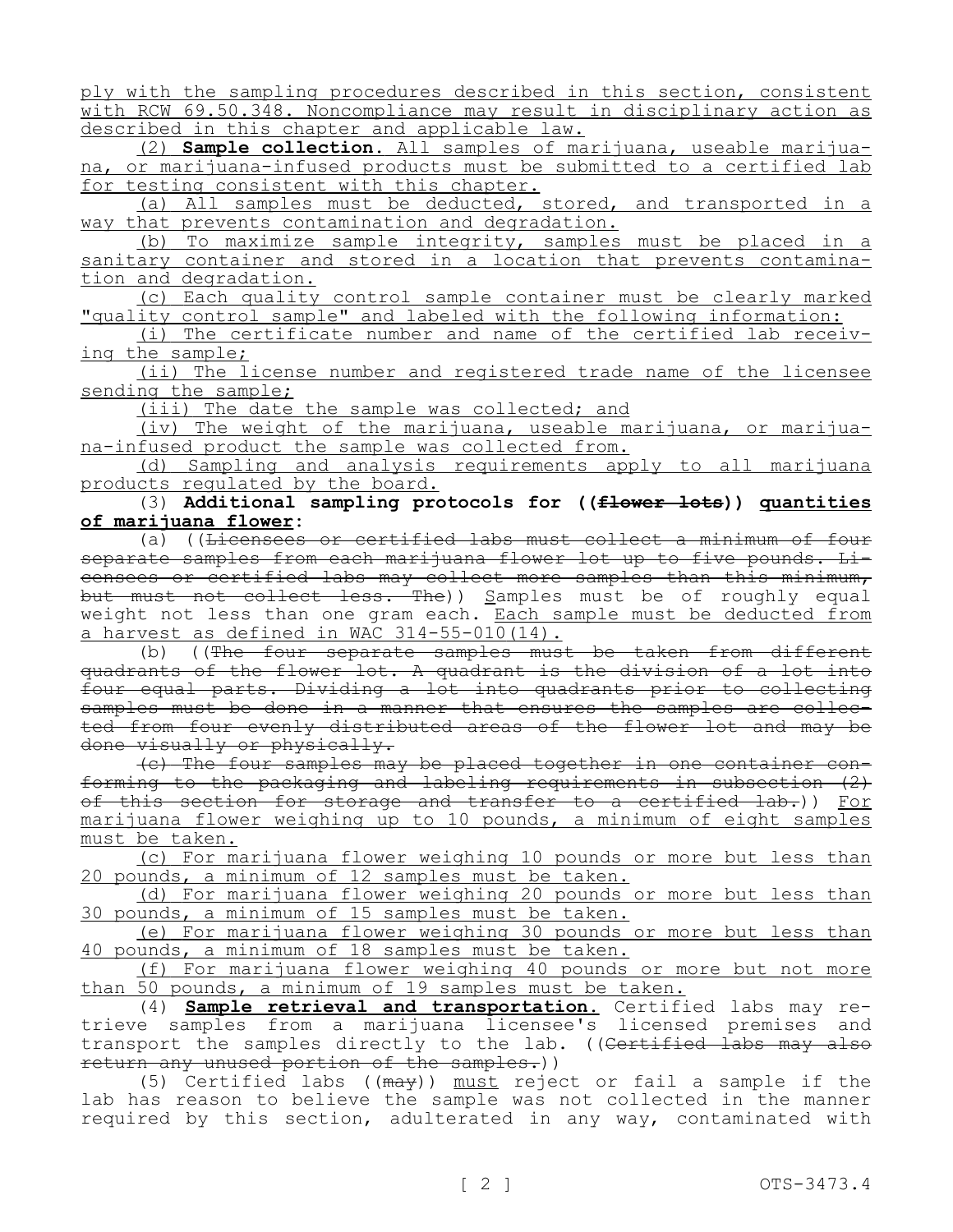known or unknown solvents, or manipulated in a manner that violates the sampling protocols, limit tests, or action levels.

 $((\overline{6})$  The WSLCB or its designee will take immediate disciplinary action against any licensee or certified lab that fails to comply with the provisions of this section or falsifies records related to this section including, without limitation, revoking the license the licensed producer or processor, or certification of the certified lab.))

AMENDATORY SECTION (Amending WSR 17-12-032, filed 5/31/17, effective 8/31/17)

**WAC 314-55-102 Quality assurance ((testing)) and quality control.** ((A third-party testing lab must be certified by the WSLCB or the WSLCB's vendor as meeting the WSLCB's accreditation and other requirements prior to conducting quality assurance tests required under this section.

(1) **Quality assurance fields of testing.** Certified labs must be certified to the following fields of testing by the WSLCB or its designee and must adhere to the guidelines for each quality assurance field of testing listed below, with the exception of mycotoxin, heavy metal, or pesticide residue screening. Certification to perform mycotoxin, heavy metals and pesticides may be obtained but is not required to obtain certification as a testing lab. A lab must become certified in all fields of testing prior to conducting any testing or screening in that field of testing, regardless of whether the test is required under this section.

#### (a) **Potency analysis.**

(i) Certified labs must test and report the following cannabinoids to the WSLCB when testing for potency:

 $(A)$  THCA;

 $(B)$  THC;

(C) Total THC;

(D) CBDA;

(E) CBD; and

(F) Total CBD.

(ii) Calculating total THC and total CBD.

(A) Total THC must be calculated as follows, where M is the mass or mass fraction of delta-9 THC or delta-9 THCA: M total delta-9 THC =  $M$  delta-9 THC +  $(0.877 \times M$  delta-9 THCA).

(B) Total CBD must be calculated as follows, where M is the mass or mass fraction of CBD and CBDA: M total CBD = M CBD + (0.877 x M CBDA).

(iii) Regardless of analytical equipment or methodology, certified labs must accurately measure and report the acidic (THCA and CBDA) and neutral (THC and CBD) forms of the cannabinoids.

#### (b) **Potency analysis for flower lots.**

(i) Certified labs must test and report the results for the required flower lot samples as described in WAC 314-55-101(3) for the following required cannabinoids:

 $(A)$  THCA;

 $(B)$  THC:

 $(C)$  Total THC;

 $(D)$  CBDA;

(E) CBD; and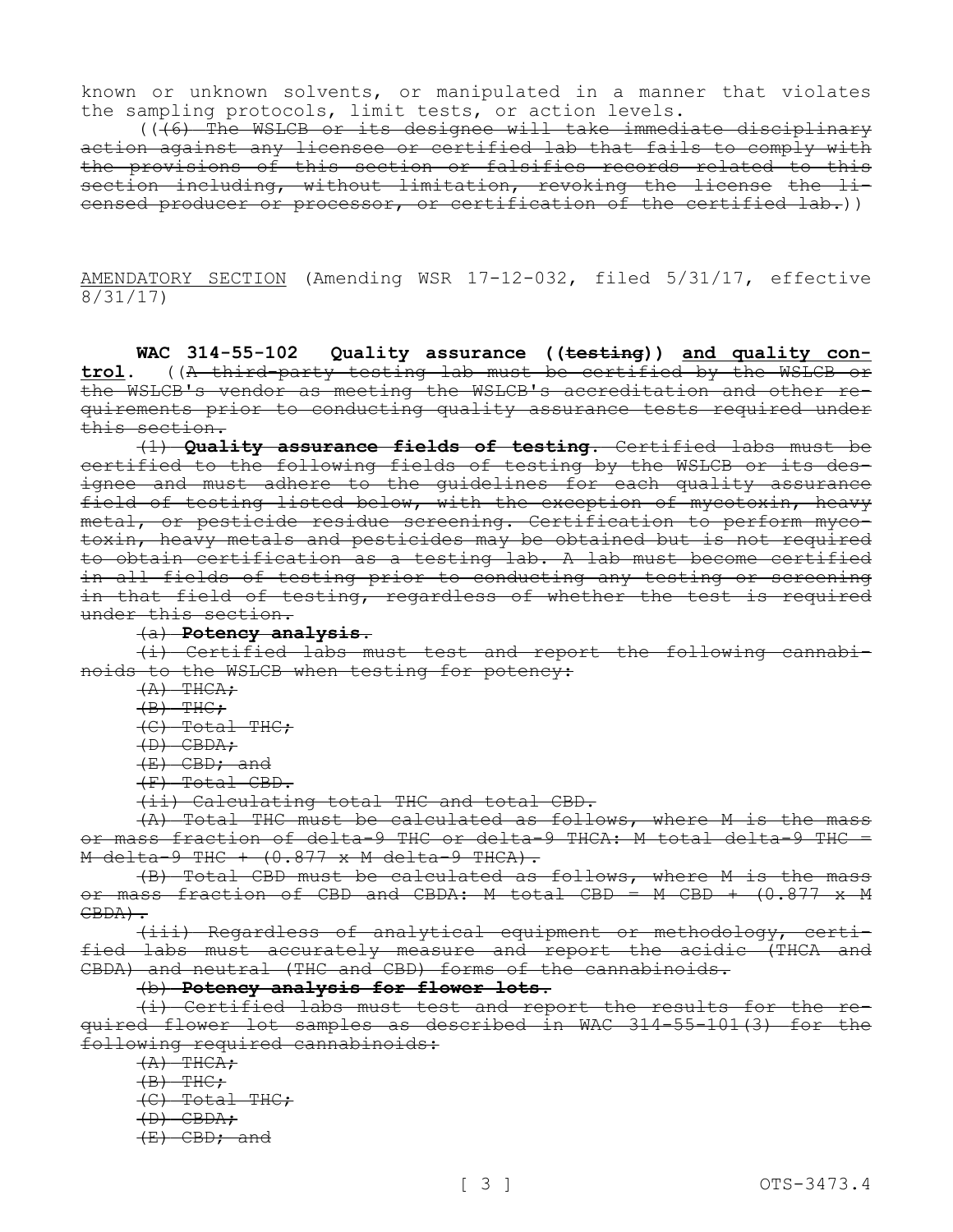(F) Total CBD.

(ii) Calculating total THC and total CBD.

(A) Total THC must be calculated as follows, where M is the mass or mass fraction of delta-9 THC or delta-9 THCA: M total delta-9 THC =  $M$  delta-9 THC +  $(0.877 \times M$  delta-9 THCA).

(B) Total CBD must be calculated as follows, where M is the mass or mass fraction of CBD and CBDA: M total CBD = M CBD + (0.877 x M  $CBDA$ ).

(c) Certified labs may combine in equal parts multiple samples from the same flower lot for the purposes of the following tests after the individual samples described in WAC 314-55-101(3) have been tested for potency analysis.

(i) **Moisture analysis.** The sample and related lot or batch fails quality assurance testing for moisture analysis if the results exceed the following limits:

 $(A)$  Water activity rate of more than  $0.65$  aw; and

(B) Moisture content more than fifteen percent.

(ii) **Foreign matter screening.** The sample and related lot or batch fail quality assurance testing for foreign matter screening if the results exceed the following limits:

(A) Five percent of stems 3mm or more in diameter; and

(B) Two percent of seeds or other foreign matter.

(iii) **Microbiological screening.** The sample and related lot or batch fail quality assurance testing for microbiological screening if the results exceed the following limits:

|                                                                  | <b>Enterobacteria</b><br><del>(bile-tolerant</del><br>gram-negative<br>bacteria) | E. coli (pathogenie<br>strains) and<br>Salmonella spp. |
|------------------------------------------------------------------|----------------------------------------------------------------------------------|--------------------------------------------------------|
| Unprocessed Plant<br><b>Material</b>                             | $+ \theta^4$                                                                     | Not detected in 1g                                     |
| <del>Extracted or</del><br><b>processed Botanical</b><br>Product | $+ \theta^3$                                                                     | Not detected in 1g                                     |

(iv) **Mycotoxin screening.** The sample and related lot or batch fail quality assurance testing for mycotoxin screening if the results exceed the following limits:

(A) Total of Aflatoxin B1, B2, G1, G2: 20 μg/kg of substance; and

(B) Ochratoxin A: 20 μg/kg of substance.

(d) **Residual solvent screening.** Except as otherwise provided in this subsection, a sample and related lot or batch fail quality assurance testing for residual solvents if the results exceed the limits provided in the table below. Residual solvent results of more than 5,000 ppm for class three solvents, 50 ppm for class two solvents, and 2 ppm for class one solvents as defined in *United States Pharmacopoeia, USP 30 Chemical Tests / <467˃ - Residual Solvents (USP <467˃)*  not listed in the table below fail quality assurance testing. When residual solvent screening is required, certified labs must test for the solvents listed in the table below at a minimum.

| Solvent*               | ppm   |
|------------------------|-------|
| Acetone                | 5,000 |
| <del>Benzene</del>     | 2     |
| <b>Butanes</b>         | 5,000 |
| <b>Cyclohexane</b>     | 3,880 |
| Chloroform             | 2     |
| <b>Dichloromethane</b> | 600   |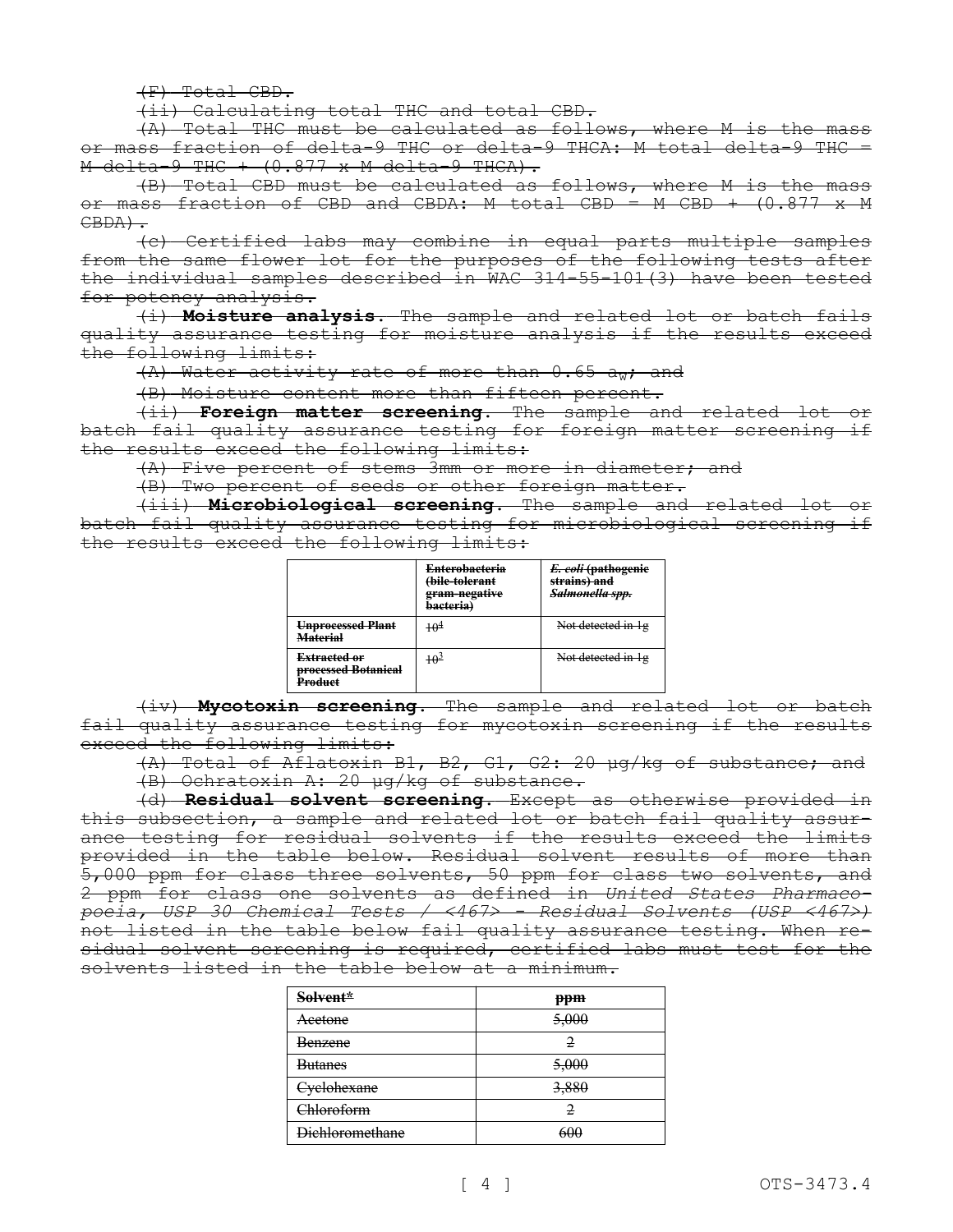| Solvent*                                  | ppm   |
|-------------------------------------------|-------|
| Ethyl acetate                             | 5,000 |
| Heptanes                                  | 5,000 |
| Hexanes                                   | 290   |
| <del>Isopropanol</del><br>$(2$ -propanol) | 5,000 |
| Methanol                                  | 3,000 |
| Pentanes                                  | 5,000 |
| Propane                                   | 5,000 |
| <b>Toluene</b>                            | 890   |
| Xylene**                                  | 2,170 |

\*And isomers thereof.

\*\*Usually 60% *m*-xylene, 14% *p*-xylene, 9% *o*-xylene with 17% ethyl benzene.

(e) **Heavy metal screening.** A sample and related lot or batch fail quality assurance testing for heavy metals if the results exceed the limits provided in the table below.

| <b>Metal</b>                 | $\mu$ /daily dose (5 grams) |
|------------------------------|-----------------------------|
| <del>Inorganic arsenic</del> |                             |
| <del>3admıum</del>           |                             |
| ⊢ead                         |                             |
| <del>Mercurv</del>           |                             |

(2) **Quality assurance testing required.** The following quality assurance tests are the minimum required tests for each of the following marijuana products, respectively. Licensees and certified labs may elect to do multiple quality assurance tests on the same lot or testing for mycotoxin, pesticides, or heavy metals pursuant to chapter 246-70 WAC.

(a) **General quality assurance testing requirements for certified labs.**

(i) Certified labs must record an acknowledgment of the receipt of samples from producers or processors in the WSLCB seed to sale traceability system. Certified labs must also verify if any unused portion of the sample was destroyed or returned to the licensee after the completion of required testing.

(ii) Certified labs must report quality assurance test results directly to the WSLCB traceability system when quality assurance tests for the field of testing are required within twenty-four hours of completion of the test (s).

(iii) Certified labs must fail a sample if the results for any limit test are above allowable levels regardless of whether the limit test is required in the testing tables in this section.

(b) **Marijuana flower lots and other material lots.** Marijuana flower lots or other material lots require the following quality assurance tests:

| <b>Product</b>                                                               | <b>Test(s) Required</b>                                                                                                             |
|------------------------------------------------------------------------------|-------------------------------------------------------------------------------------------------------------------------------------|
| Lots of marijuana<br>flowers or other material<br>that will not be extracted | 1. Moisture content<br>2. Potency analysis<br>. Foreign matter inspection<br>4. Microbiological screening<br>5. Myeotoxin screening |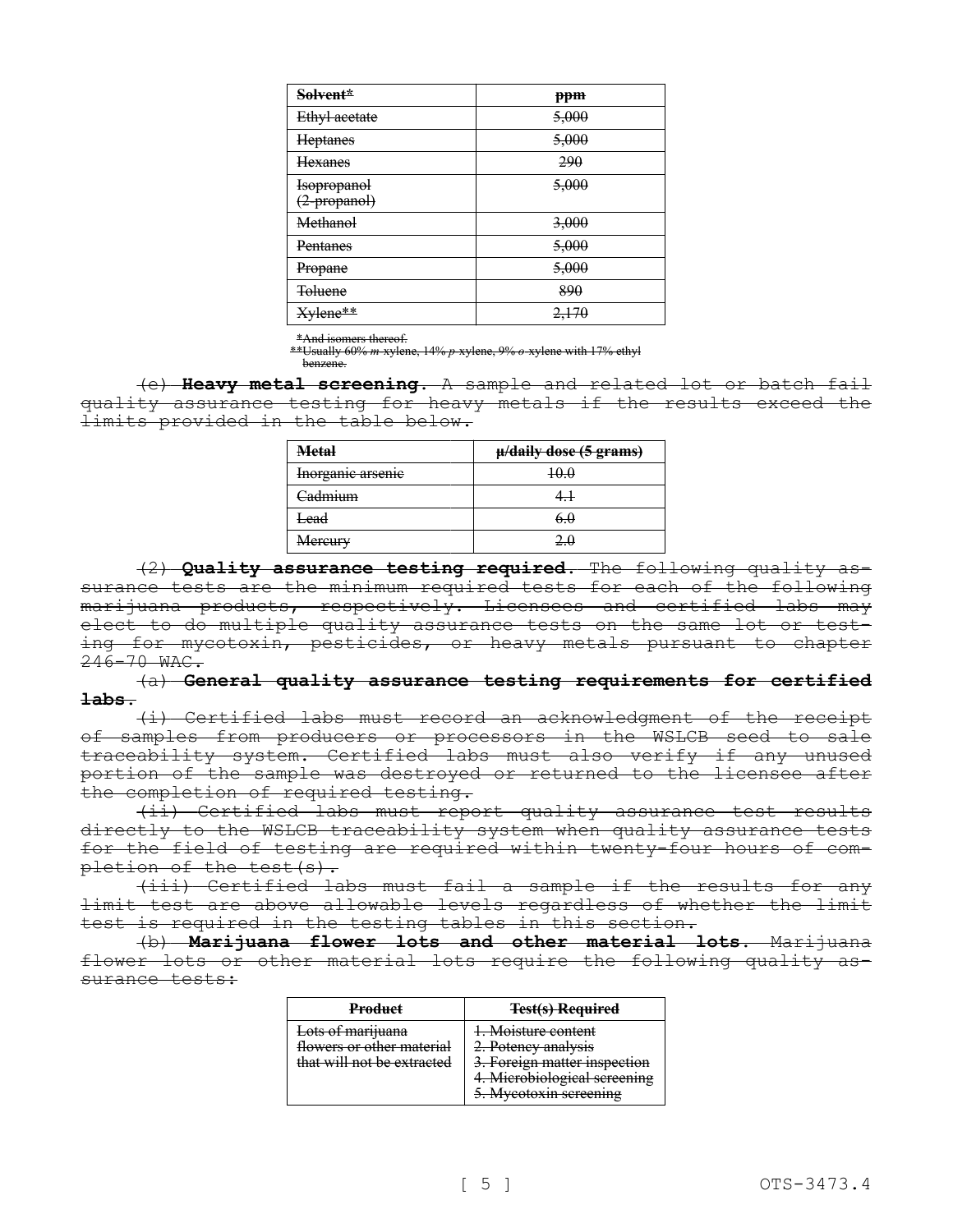(c) **Intermediate products.** Intermediate products must meet the following requirements related to quality assurance testing:

(i) All intermediate products must be homogenized prior to quality assurance testing;

(ii) For the purposes of this section, a batch is defined as a single run through the extraction or infusion process;

(iii) A batch of marijuana mix may not exceed five pounds and must be chopped or ground so no particles are greater than 3 mm; and

(iv) All batches of intermediate products require the following quality assurance tests:

| <b>Product</b>                                                                                                                                                                                                             | <b>Test(s) Required</b><br><del>Intermediate Products</del>                                                                               |
|----------------------------------------------------------------------------------------------------------------------------------------------------------------------------------------------------------------------------|-------------------------------------------------------------------------------------------------------------------------------------------|
| Marijuana mix                                                                                                                                                                                                              | 1. Moisture content*<br>2. Potency analysis<br>3. Foreign matter<br>inspection*<br>4. Microbiological screening<br>5. Myeotoxin sereening |
| Concentrate or extract<br>made with hydrocarbons<br><del>(solvent based made</del><br>using n-butane,<br>isobutane, propane,<br>heptane, or other<br>solvents or gases<br>approved by the board of<br>at least 99% purity) | 1. Potency analysis<br>2. Mycotoxin screening*<br>3. Residual solvent test                                                                |
| Concentrate or extract<br>made with a $CO2$<br>extractor like hash oil                                                                                                                                                     | 1. Potency analysis<br>2. Mycotoxin screening*<br>3. Residual solvent test                                                                |
| Concentrate or extract<br>made with ethanol                                                                                                                                                                                | 1. Potency analysis<br>2. Mycotoxin screening*<br>3. Residual solvent test                                                                |
| Concentrate or extract<br>made with approved<br>food grade solvent                                                                                                                                                         | 1. Potency analysis<br>2. Microbiological<br>sereening*<br>3. Myeotoxin sereening*<br>4. Residual solvent test                            |
| Concentrate or extract<br>(nonsolvent) such as<br>kief, hash, rosin, or<br>bubble hash                                                                                                                                     | 1. Potency analysis<br>2. Microbiological screening<br>3. Mycotoxin screening                                                             |
| Infused cooking oil or<br>fat in solid form                                                                                                                                                                                | 1. Potency analysis<br>2. Microbiological<br>sereening*<br>3. Myeotoxin sereening*                                                        |

\* Field of testing is only required if using lots of marijuana flower and other plant material that has not passed QA testing.

(d) **End products.** All marijuana, marijuana-infused products, marijuana concentrates, marijuana mix packaged, and marijuana mix infused sold from a processor to a retailer require the following quality assurance tests:

| Product                               | <b>Test(s) Required</b><br><b>End Products</b> |
|---------------------------------------|------------------------------------------------|
| Infused solid edible                  | Potency analysis                               |
| Infused liquid (like a soda or tonic) | Potency analysis                               |
| Infused topical                       | Potency analysis                               |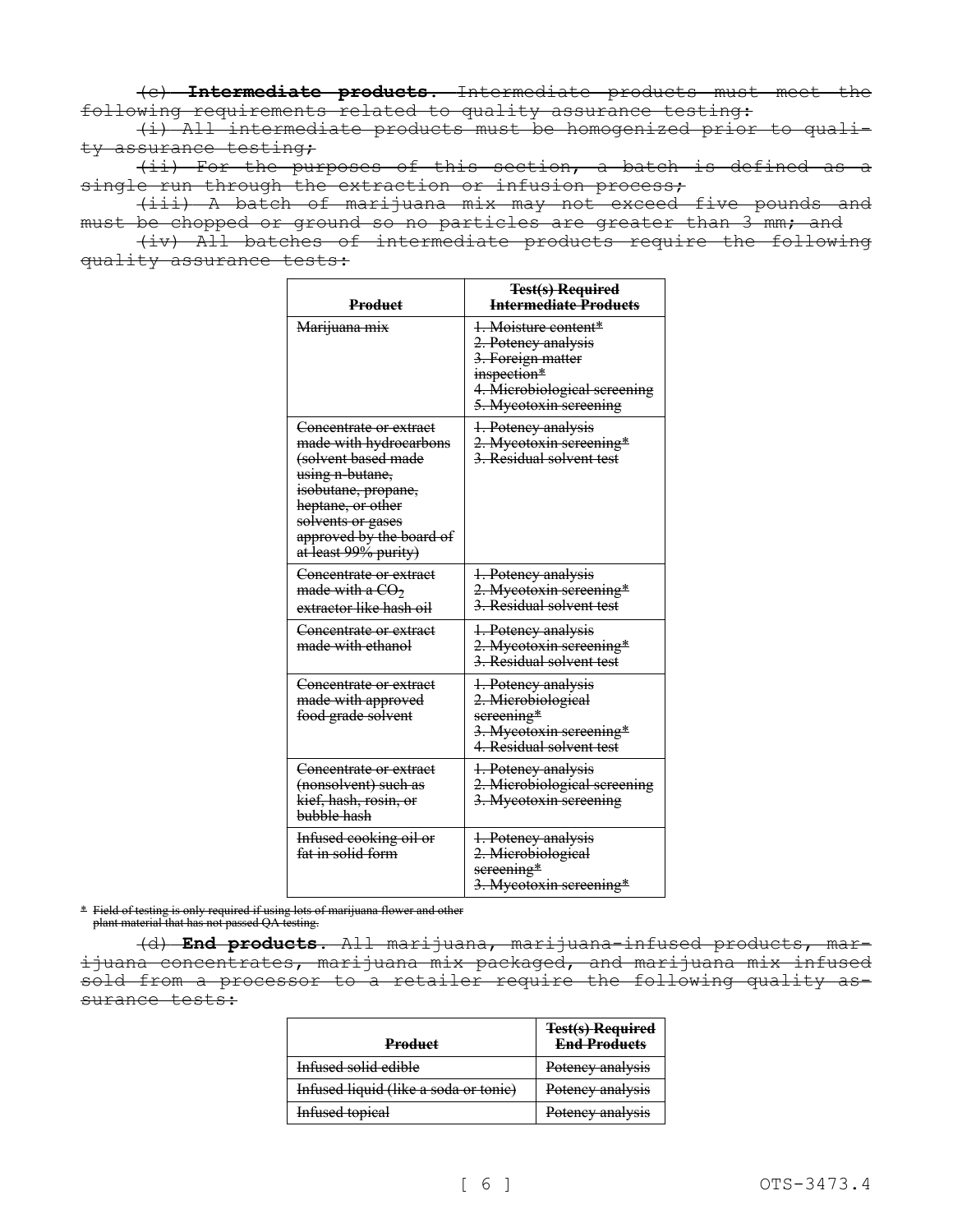| <b>Product</b>                                             | <b>Test(s) Required</b><br><b>End Products</b> |
|------------------------------------------------------------|------------------------------------------------|
| Marijuana mix packaged (loose or<br>rolled)                | Potency analysis                               |
| Marijuana mix infused (loose or<br>rolled)                 | Potency analysis                               |
| Concentrate or marijuana-infused<br>product for inhalation | Potency analysis                               |

(e) End products consisting of only one intermediate product that has not been changed in any way are not subject to potency analysis.

(3) No lot of usable flower, batch of marijuana concentrate, or batch of marijuana-infused product may be sold or transported until the completion and successful passage of quality assurance testing as required in this section, except:

(a) Business entities with multiple locations licensed under the same UBI number may transfer marijuana products between the licensed locations under the same UBI number prior to quality assurance test- $\frac{1}{1}$ ng; and

(b) Licensees may wholesale and transfer batches or lots of flower and other material that will be extracted and marijuana mix and nonsolvent extracts for the purposes of further extraction prior to completing required quality assurance testing. Licensees may wholesale and transfer failed lots or batches to be extracted pursuant to subsection (5) of this section.

(4) **Samples, lots, or batches that fail quality assurance testing.**

(a) Upon approval by the WSLCB, failed lots or batches may be used to create extracts. After processing, the extract must pass all quality assurance tests required in this section before it may be sold.

(b) **Retesting.** At the request of the producer or processor, the WSLCB may authorize a retest to validate a failed test result on a case-by-case basis. All costs of the retest will be borne by the producer or the processor requesting the retest. Potency retesting will generally not be authorized.

(c) **Remediation.** Producers and processors may remediate failed harvests, lots, or batches so long as the remediation method does not impart any toxic or deleterious substance to the usable marijuana, marijuana concentrates, or marijuana-infused product. Remediation solvents or methods used on the marijuana product must be disclosed to a licensed processor the producer or producer/processor transfers the products to; a licensed retailer carrying marijuana products derived from the remediated harvest, lot, or batch; or consumer upon request. The entire harvest, lot, or batch the failed sample(s) were deducted from must be remediated using the same remediation technique. No remediated harvest, lots or batches may be sold or transported until the completion and successful passage of quality assurance testing as required in this section.

(5) **Referencing.** Certified labs may reference samples for mycotoxin, heavy metals, and pesticides testing to other certified labs by subcontracting for those fields of testing. Labs must record all referencing to other labs on a chain-of-custody manifest that includes, but is not limited to, the following information: Lab name, certification number, transfer date, address, contact information, delivery personnel, sample ID numbers, field of testing, receiving personnel.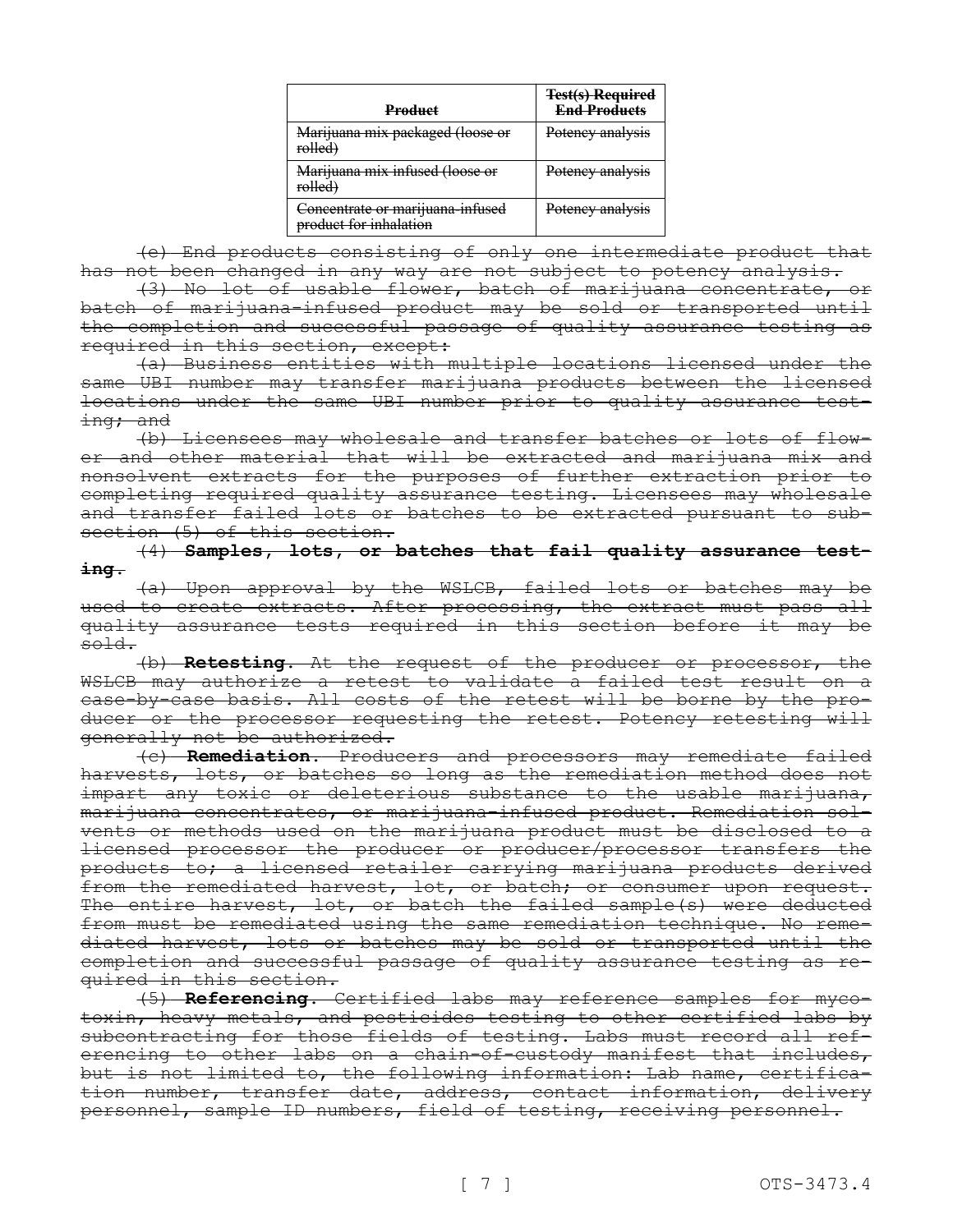(6) Certified labs are not limited in the amount of usable marijuana and marijuana products they may have on their premises at any given time, but a certified lab must have records proving all marijuana and marijuana-infused products in the certified lab's possession are held only for the testing purposes described in this section.

(7) Upon the request of the WSLCB or its designee, a licensee or a certified lab must provide an employee of the WSLCB or their designee samples of marijuana or marijuana products or samples of the growing medium, soil amendments, fertilizers, crop production aids, pesticides, or water for random compliance checks. Samples may be screened for pesticides and chemical residues, unsafe levels of heavy metals, and used for other quality assurance tests deemed necessary by the WSLCB.)) (1) **Lab certification and accreditation for quality control testing.** To become certified, a third-party lab must meet the board's certification and accreditation requirements as described in WAC 314-55-0995 and this chapter before conducting quality control tests required under this section.

(a) Certified labs must be certified to conduct the following fields of testing:

(i) Water activity;

(ii) Potency analysis;

(iii) Foreign matter inspection;

(iv) Microbiological screening;

(v) Mycotoxin screening;

(vi) Pesticide screening; and

(vii) Residual solvent screening.

(b) Certified labs may be certified for heavy metal testing. Certified labs must comply with the guidelines for each quality control field of testing described in this chapter if they offer that testing service.

(c) Certified labs may reference samples for mycotoxin, heavy metal, or pesticide testing by subcontracting for those fields of testing.

(2) **General quality control testing requirements for certified labs.**

(a) Certified labs must record an acknowledgment of the receipt of samples from producers or processors. Certified labs must also verify if any unused portion of the sample is destroyed after the completion of required testing.

(b) Certified labs must report quality control test results directly to the board in the required format.

(c) Product must not be converted, transferred, or sold by the licensee until the required tests are reported to the board and the licensee.

(d) Certified labs must fail a sample if the results for any limit test are above allowable levels regardless of whether the limit test is required in the testing tables in this chapter.

(e) Certified labs must test samples on an "as is" or "as received" basis.

(f) For the purposes of this section, limits have been written to the number of significant digits that laboratories are expected to use when reporting to the board and on associated certificates of analysis.

(3) **Quality control analysis and screening.** The following analysis and screening are only required for samples that have not been previously tested, or that have failed quality control testing.

(a) **Potency analysis.**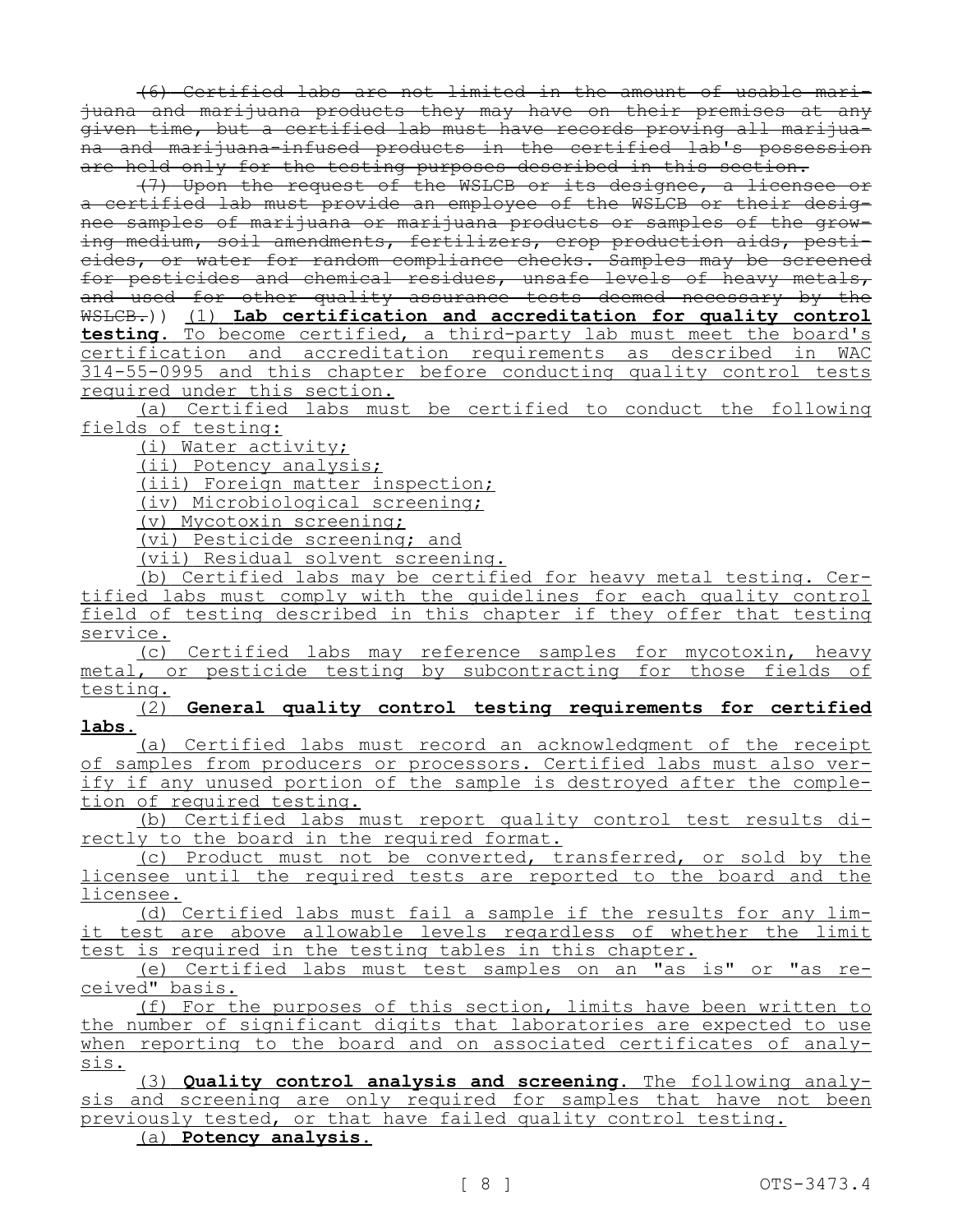(i) Certified labs must test and report the following cannabinoids to the board when testing for potency:

(A)

| Cannabinoid        | <b>Lower Limit of</b><br><b>Quantitation</b><br>(mg/g) | $CAS \#$   |
|--------------------|--------------------------------------------------------|------------|
|                    |                                                        | 13956-29-1 |
| CBDA               | 1.0                                                    | 1244-58-2  |
| <sup>9</sup> -THC  | l.O                                                    | 1972-08-3  |
| <sup>9</sup> -THCA |                                                        | 23978-85-0 |

(B) Total THC;

(C) Total CBD.

(ii) Calculating total THC and total CBD.

(A) Total THC must be calculated as follows, where M is the mass or mass fraction of delta-9 THC or delta-9 THCA: M total delta-9 THC =  $M$  delta-9 THC +  $(0.877 \times M$  delta-9 THCA).

(B) Total CBD must be calculated as follows, where M is the mass or mass fraction of CBD and CBDA: M total CBD = M CBD +  $(0.877 \times M)$ CBDA).

(iii) Regardless of analytical equipment or methodology, certified labs must accurately measure and report the acidic (THCA and CBDA) and neutral (THC and CBD) forms of the cannabinoids.

(b) **Water activity testing.** The sample fails quality control testing for water activity if the results exceed the following limits: (i) Water activity rate of more than  $0.65$  aw for useable marijua-

na;

(ii) Water activity rate of more than  $0.85$   $a<sub>w</sub>$  for solid edible products.

(c) **Foreign matter screening.** The sample fails quality control testing for foreign matter screening if the results exceed the following limits:

(i) Five percent of stems 3 mm or more in diameter; or

(ii) Two percent of seeds or other foreign matter; or

(iii) One insect fragment, one hair, or one mammalian excreta in sample.

(d) **Microbiological screening.** The sample and the related population fails quality control testing for microbiological screening if the results exceed the following limits:

| <b>Unprocessed Plant</b><br><b>Material</b>           | <b>Colony Forming Unit per</b><br>Gram(CFU/g) |
|-------------------------------------------------------|-----------------------------------------------|
| <b>Bile Tolerant Gram</b><br>Negative bacteria (BTGN) | $1.0 * 104$                                   |
| Shiga toxin-producing<br>Escherichia coli (STEC)      | $\leq$ 1                                      |
| Salmonella spp.                                       | <1                                            |
|                                                       |                                               |
| <b>Processed Plant Material</b>                       | <b>Colony Forming Unit per</b><br>Gram(CFU/g) |
| Bile Tolerant Gram<br>Negative bacteria (BTGN)        | $1.0 * 103$                                   |
| Shiga toxin-producing<br>Escherichia coli (STEC)      | $\leq$ 1                                      |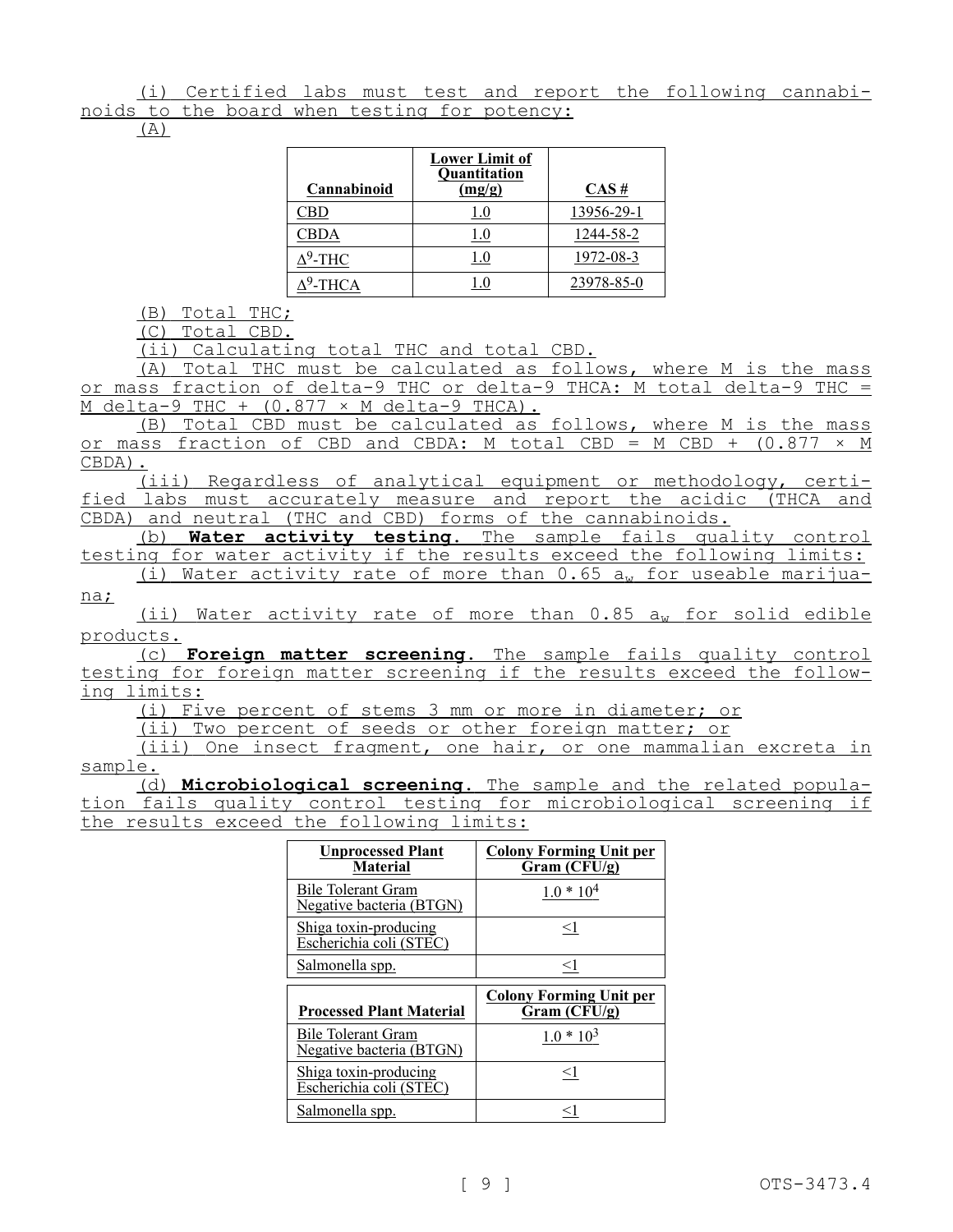(e) **Mycotoxin screening.** The sample and the related population fails quality control testing if the results exceed the following limits:

| Mycotoxin                      | $\mu$ g/kg | CAS#      |
|--------------------------------|------------|-----------|
| Aflatoxins (Sum of<br>Isomers) | 20.        |           |
| • Aflatoxin B1                 |            | 1162-65-8 |
| $\bullet$ Aflatoxin B2         |            | 7220-81-7 |
| • Aflatoxin G1                 |            | 1165-39-5 |
| • Aflatoxin G2                 |            | 7241-98-7 |
| Ochratoxin A                   | 20.        | 303-47-9  |

(f) **Residual solvent screening.** Except as otherwise provided in this subsection, a sample and the related population fails quality control testing for residual solvents if the results exceed the limits provided in the table below. Residual solvent results of more than 5,000 ppm for class three solvents, 50 ppm for class two solvents, and 2 ppm for any class one solvents as defined in *United States Pharmacopoeia USP 30 Chemical Tests / <467˃ - Residual Solvents (USP <467˃)*  not listed in the table below fail quality control testing. When residual solvent screening is required, certified labs must test for the solvents listed in the table below at a minimum.

| <b>Solvent</b>                 | $\mu$ g/g    | ppm (simplified) | CAS#           |
|--------------------------------|--------------|------------------|----------------|
| Acetone                        | $5.0 * 10^3$ | 5000             | $67 - 64 - 1$  |
| Benzene                        | 2.0          | $\overline{2}$   | $71 - 43 - 2$  |
| Butanes (Sum of Isomers)       | $5.0 * 103$  | 5000             |                |
| • n-butane                     |              |                  | $106 - 97 - 8$ |
| • 2-methylpropane (isobutane)  |              |                  | $75 - 28 - 5$  |
| Cyclohexane                    | $3.9 * 10^3$ | 3880             | $110 - 82 - 7$ |
| Chloroform                     | 2.0          | $\overline{2}$   | $67 - 66 - 3$  |
| Dichloromethane                | $6.0 * 102$  | 600              | $75-09-2$      |
| Ethanol                        | $5.0 * 10^3$ | 5000             | $64 - 17 - 5$  |
| Ethyl acetate                  | $5.0 * 10^3$ | 5000             | $141 - 78 - 6$ |
| Heptanes (Single Isomer)       | $5.0 * 10^3$ | 5000             |                |
| • n-heptane                    |              |                  | 142-82-5       |
| Hexanes (Sum of Isomers)       | $2.9 * 102$  | 290              |                |
| • n-hexane                     |              |                  | $110-54-3$     |
| • 2-methylpentane              |              |                  | $107 - 83 - 5$ |
| • 3-methylpentane              |              |                  | $96 - 14 - 0$  |
| • 2,2-dimethylbutane           |              |                  | $75 - 83 - 2$  |
| • 2,3-dimethylbutane           |              |                  | $79 - 29 - 8$  |
| Isopropanol (2-propanol)       | $5.0 * 10^3$ | 5000             | $67 - 63 - 0$  |
| Methanol                       | $3.0 * 10^3$ | 3000             | $67 - 56 - 1$  |
| Pentanes (Sum of Isomers)      | $5.0 * 10^3$ | 5000             |                |
| • n-pentane                    |              |                  | 109-66-0       |
| • methylbutane (isopentane)    |              |                  | $78 - 78 - 4$  |
| • dimethylpropane (neopentane) |              |                  | $463 - 82 - 1$ |
| Propane                        | $5.0 * 103$  | 5000             | $74-98-6$      |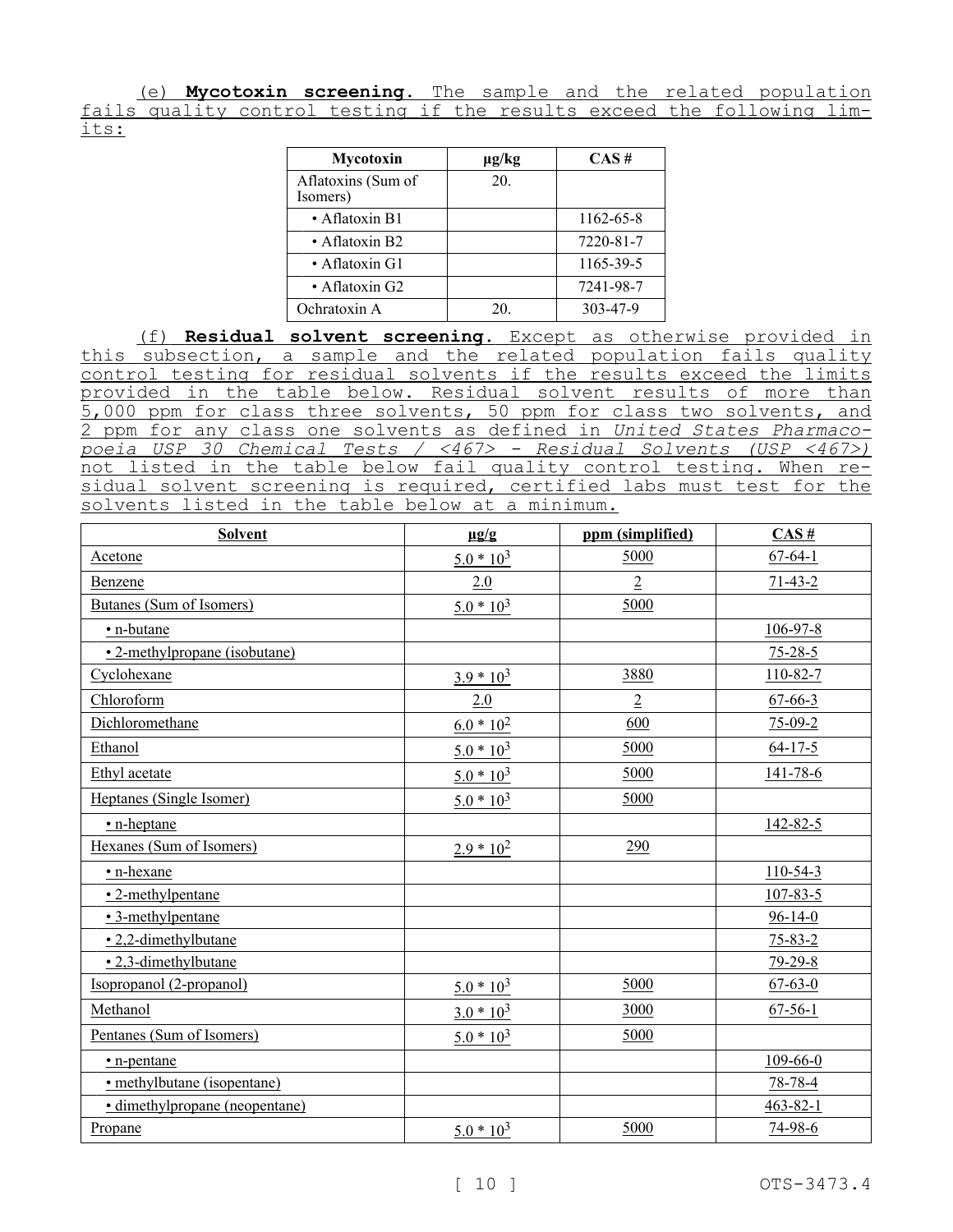| <b>Solvent</b>                 | $\mu$ g/g    | ppm (simplified) | $CAS \#$       |
|--------------------------------|--------------|------------------|----------------|
| Toluene                        | $8.9 * 10^2$ | 890              | 108-88-3       |
| Xylenes (Sum of Isomers)       | $2.2 * 103$  | 2170             |                |
| • 1,2-dimethylbenzene (ortho-) |              |                  | 95-47-6        |
| • 1,3-dimethylbenzene (meta-)  |              |                  | $108 - 38 - 3$ |
| • 1,4-dimethylbenzene (para-)  |              |                  | $106 - 42 - 3$ |

(g) **Heavy metal screening.** Heavy metal screening is required for all DOH compliant product as described in chapter 246-70 WAC. Heavy metal screening is optional for non-DOH compliant product; however, heavy metal limits provided below apply to all products. Any product exceeding the provided limits is subject to recall and destruction. The board may conduct random or investigation driven heavy metal screening for compliance. A sample and related quantity of product fail quality control testing for heavy metals if the results exceed the limits provided in the table below.

| <b>Metal</b> | $\mu$ g/g  |
|--------------|------------|
| Arsenic      | 2.0        |
| Cadmium      | $\rm 0.82$ |
| Lead         |            |
| Mercury      | ) 40       |

(h) **Pesticide screening.** For purposes of pesticide screening, a sample and the related quantity of marijuana is considered to have passed if it meets the standards described in WAC 314-55-108 and applicable department of agriculture rules.

(4) **Required quality control tests.** The following quality control tests are required for each of the marijuana products described below. Licensees and certified labs may opt to perform additional quality control tests on the same sample.

(a) **Marijuana flower.** Marijuana flower requires the following quality control tests:

| Product          | <b>Test(s) Required</b>                                                                                                                                              |
|------------------|----------------------------------------------------------------------------------------------------------------------------------------------------------------------|
| Marijuana flower | 1. Water activity testing<br>2. Potency analysis<br>3. Foreign matter inspection<br>4. Microbiological screening<br>5. Mycotoxin screening<br>6. Pesticide screening |

(b) If marijuana flower will be sold as useable flower, no further testing is required.

(c) **Intermediate products.** Intermediate products must meet the following requirements related to quality control testing:

(i) All intermediate products must be homogenized prior to quality assurance testing;

(ii) For the purposes of this section, a batch is defined as a single run through the extraction or infusion process;

(iii) Marijuana mix must be chopped or ground so no particles are greater than 3 mm; and

(iv) Intermediate products require the following quality assurance tests: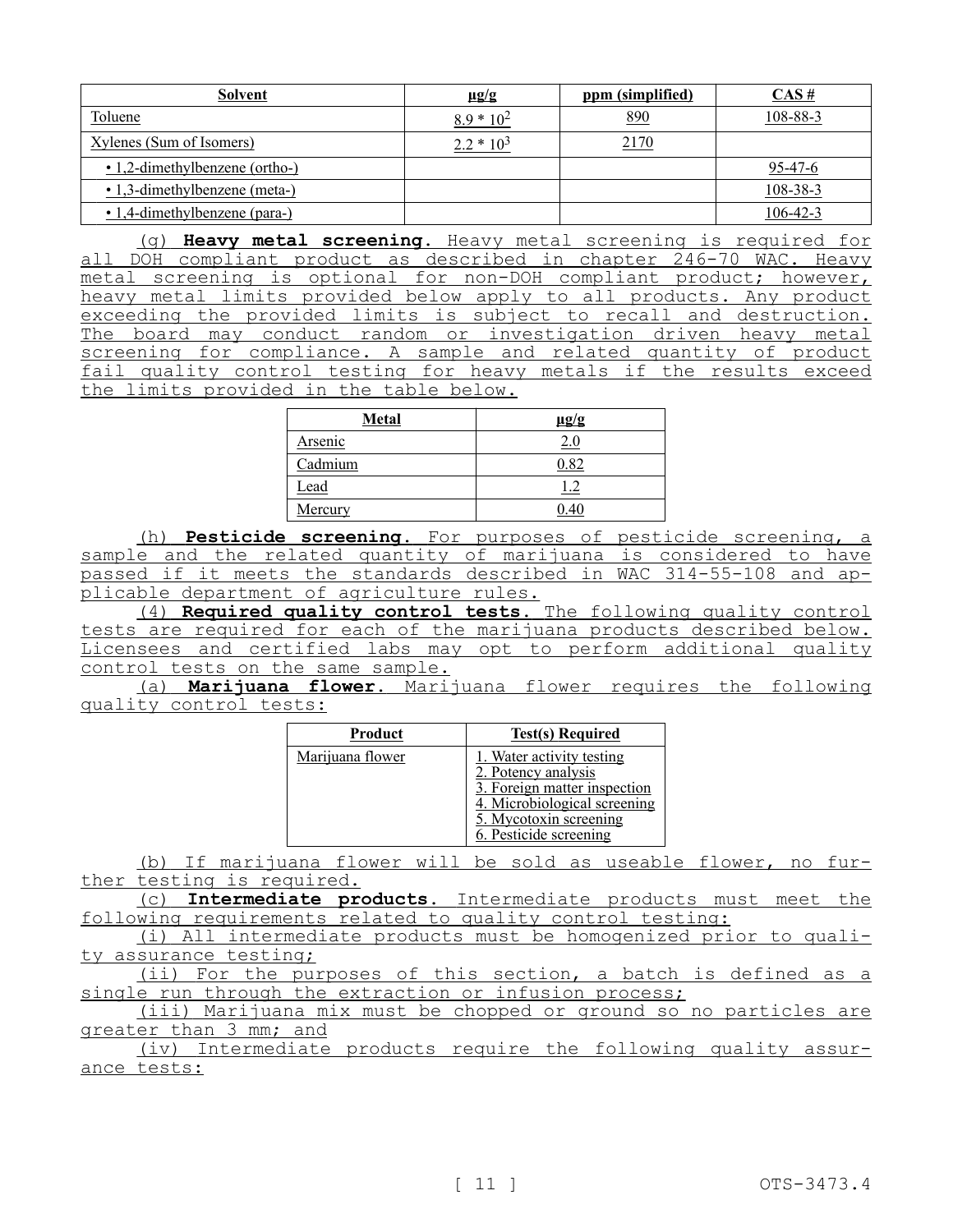| <b>Intermediate Product</b><br><b>Type</b>                                                                                                                                                                      | <b>Tests Required</b>                                                                                                                                                |
|-----------------------------------------------------------------------------------------------------------------------------------------------------------------------------------------------------------------|----------------------------------------------------------------------------------------------------------------------------------------------------------------------|
| Marijuana mix                                                                                                                                                                                                   | 1. Water activity testing<br>2. Potency analysis<br>3. Foreign matter inspection<br>4. Microbiological screening<br>5. Mycotoxin screening<br>6. Pesticide screening |
| Concentrate or extract<br>made with hydrocarbons<br>(solvent based made<br>using n-butane,<br>isobutane, propane,<br>heptane, or other<br>solvents or gases<br>approved by the board of<br>at least 99% purity) | 1. Potency analysis<br>2. Mycotoxin screening<br>3. Residual solvent test<br>4. Pesticide screening                                                                  |
| Concentrate or extract<br>made with a $CO2$<br>extractor like hash oil                                                                                                                                          | 1. Potency analysis<br>2. Mycotoxin screening<br>3. Residual solvent test<br>4. Pesticide screening                                                                  |
| Concentrate or extract<br>made with ethanol                                                                                                                                                                     | 1. Potency analysis<br>2. Mycotoxin screening<br>3. Residual solvent test<br>4. Pesticide screening                                                                  |
| Concentrate or extract<br>made with approved food<br>grade solvent                                                                                                                                              | 1. Potency analysis<br>2. Microbiological screening<br>3. Mycotoxin screening<br>4. Residual solvent test<br>5. Pesticide screening                                  |
| Concentrate or extract<br>(nonsolvent) such as<br>kief, hash, rosin, or<br>bubble hash                                                                                                                          | 1. Potency analysis<br>2. Microbiological screening<br>3. Mycotoxin screening<br>4. Pesticide screening                                                              |
| Infused cooking oil or fat<br>in solid form                                                                                                                                                                     | 1. Potency analysis<br>2. Microbiological screening<br>3. Mycotoxin screening<br>4. Pesticide screening                                                              |

(d) **End products.** All marijuana, marijuana-infused products, marijuana concentrates, marijuana mix packaged, and marijuana mix infused sold from a processor to a retailer require the following quality assurance tests:

| <b>End Product Type</b>                                       | <b>Tests Required</b>                            |
|---------------------------------------------------------------|--------------------------------------------------|
| Infused solid edible                                          | 1. Potency analysis<br>2. Water activity testing |
| Infused liquid (like a<br>soda or tonic)                      | 1. Potency analysis                              |
| Infused topical                                               | 1. Potency analysis                              |
| Marijuana mix packaged<br>(loose or rolled)                   | 1. Potency analysis                              |
| Marijuana mix infused<br>(loose or rolled)                    | 1. Potency analysis                              |
| Concentrate or<br>marijuana-infused<br>product for inhalation | 1. Potency analysis                              |

(e) End products consisting of only one intermediate product that has not been changed in any way are not subject to potency analysis.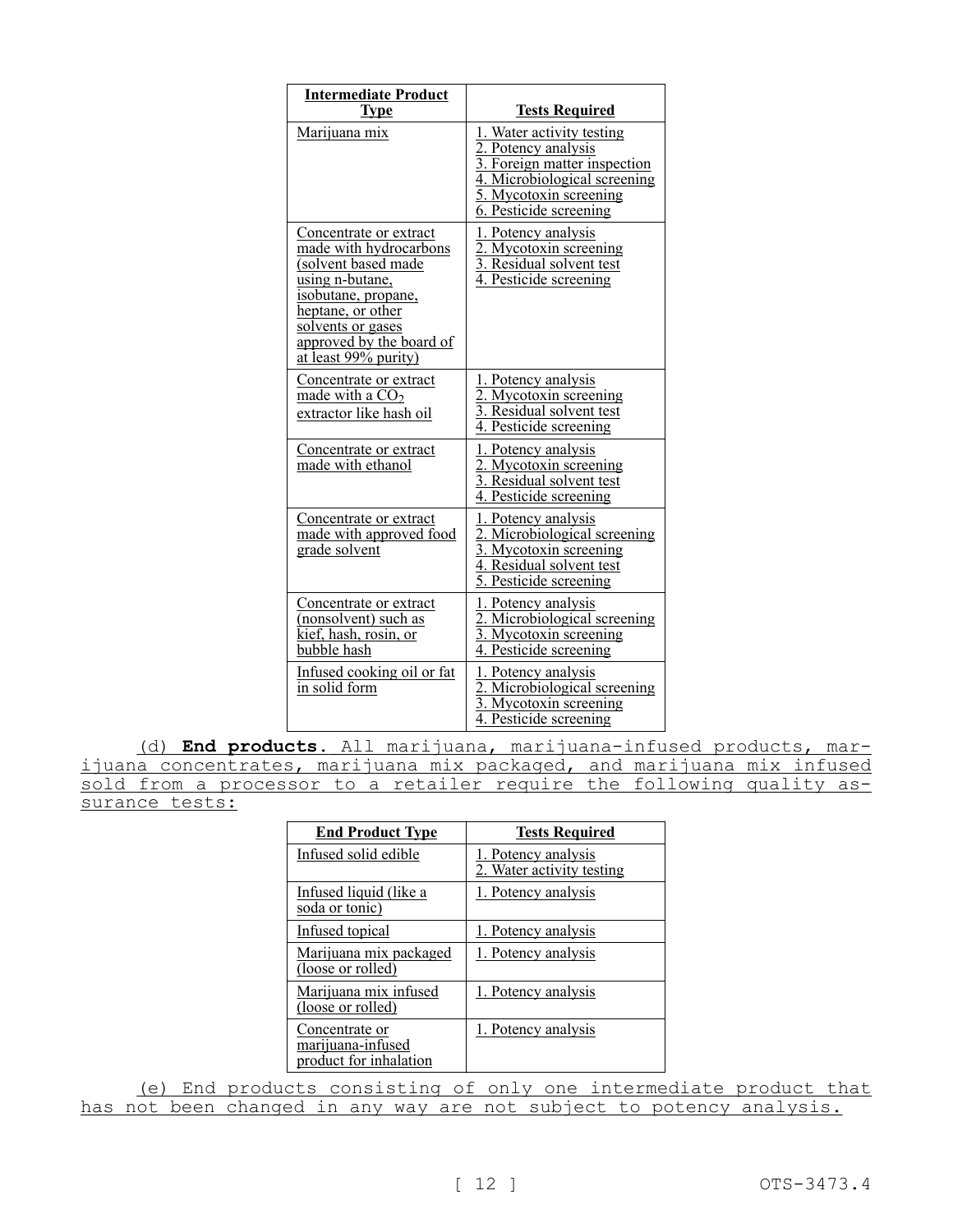(5) Useable flower, a batch of marijuana concentrate, or a batch of marijuana-infused product may not be sold until the completion and successful passage of required quality control testing, except:

(a) Licensees may wholesale and transfer batches or quantities of marijuana flower and other material that will be extracted, and marijuana mix and nonsolvent extracts, for the purposes of further extraction prior to completing required quality control testing.

(b) Business entities with multiple locations licensed under the same UBI number may transfer marijuana products between the licensed locations under the same UBI number prior to quality control testing.

(c) Licensees may wholesale and transfer failed batches or quantities of marijuana flower to be extracted pursuant to subsection (6) of this section, unless failed for tests that require immediate destruction.

#### (6) **Failed test samples.**

(a) Upon approval by the board, failed quantities of marijuana or batches may be used to create extracts. After processing, the extract must pass all quality control tests required in this section before it may be sold, unless failed for tests that require immediate destruction.

(b) Retesting. A producer or processor must request retesting. The board may authorize the retest to validate a failed test result on a case-by-case basis. The producer or the processor requesting the retest must pay for the cost of all retesting.

(c) Remediation. Remediation is a process or technique applied to quantities of marijuana flower, lots, or batches. Remediation may occur after the first failure, depending on the failure, or if a retest process results in a second failure. Pesticide failures may not be remediated.

(i) Producers and processors may remediate failed marijuana flower, lots, or batches so long as the remediation method does not impart any toxic or harmful substance to the useable marijuana, marijuana concentrates, or marijuana-infused product. Remediation solvents or methods used on the marijuana product must be disclosed to:

(A) A licensed processor;

(B) The producer or producer/processor who transfers the marijuana products;

(C) A licensed retailer carrying marijuana products derived from the remediated marijuana flower, lot, or batch; or

(D) The consumer upon request.

(ii) The entire quantity of marijuana from which the failed sample(s) were deducted must be remediated.

(iii) No remediated quantity of marijuana may be sold or transported until quality control testing consistent with the requirements of this section is completed.

(iv) If a failed quantity of remediated marijuana is not remediated or reprocessed in any way after a first failure, it cannot be retested. Any subsequent certificates of analysis produced without remediation or reprocessing of the failed quantity of marijuana will not supersede the original compliance testing certificate of analysis.

(7) **Referencing.** Certified labs may reference samples for mycotoxins, heavy metals, and pesticides testing to other certified labs by subcontracting for those fields of testing. Labs must record all referencing to other labs on a chain-of-custody manifest that includes, but is not limited to, the following information: Lab name, certification number, transfer date, address, contact information, de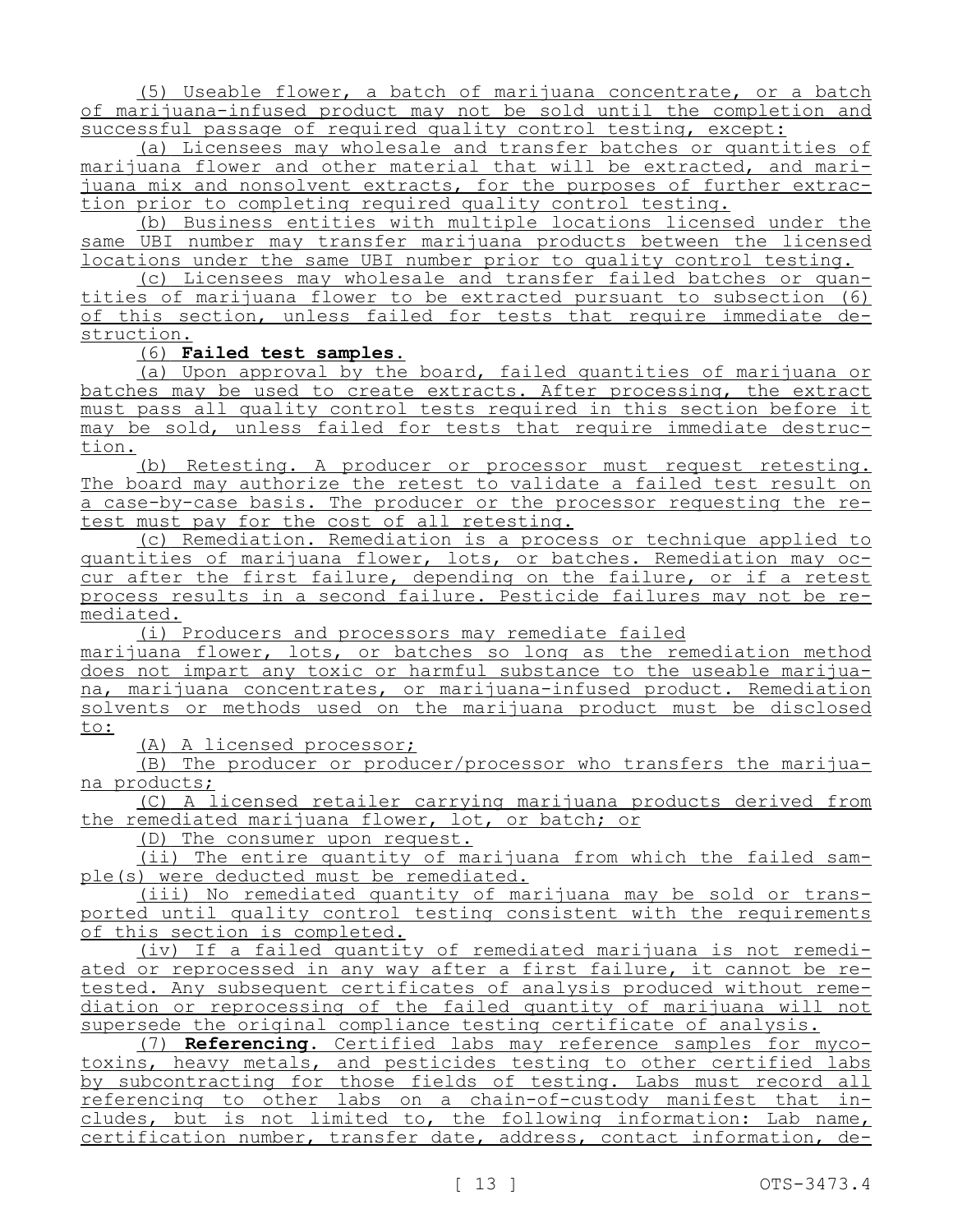livery personnel, sample ID numbers, field of testing, and receiving personnel.

(8) Certified labs are not limited in the amount of useable marijuana and marijuana products they may have on their premises at any given time, but a certified lab must have records proving all marijuana and marijuana-infused products in the certified lab's possession are held only for the testing purposes described in this chapter.

(9) A certificate of analysis issued by a certified lab for any marijuana product subject to the requirements of this chapter that has not already been transferred to a retail location expires 12 calendar months after issuance.

(10) The board, or its designee, may request that a licensee or a certified lab provide an employee of the board or their designee samples of marijuana or marijuana products, or samples of the growing medium, soil amendments, fertilizers, crop production aids, pesticides, or water for random or investigatory compliance checks. Samples may be randomly screened and used for other quality control tests deemed necessary by the board.

(11) All marijuana products produced, processed, distributed, or sold after the effective date of these rules, must comply with these rules and this chapter; however, postharvest products in the possession of or being processed by a licensee that do not comply with these rules as of their effective date may be sold, distributed, or both within a reasonable period of time, determined by the board.

AMENDATORY SECTION (Amending WSR 17-12-032, filed 5/31/17, effective 8/31/17)

**WAC 314-55-1025 Proficiency testing.** (1) For the purposes of this ((section)) chapter, the following definitions apply:

(a) "Field of testing" means the categories of subject matter the laboratory tests, such as pesticide, microbial, potency, residual solvent, heavy metal, mycotoxin, foreign matter, and moisture content detection.

(b) "Proficiency testing (PT)" means the analysis of samples by a laboratory obtained from providers where the composition of the sample is unknown to the laboratory performing the analysis and the results of the analysis are used in part to evaluate the laboratory's ability to produce precise and accurate results.

(c) "Proficiency testing (PT) program" means an operation offered by a provider to detect a laboratory's ability to produce valid results for a given field of testing.

(d) "Provider" means a third-party company, organization, or entity not associated with certified laboratories or a laboratory seeking certification that operates an approved PT program and provides samples for use in PT testing.

(e) "Vendor" means an organization(s) approved by the  $((WSTCE))$ board to certify laboratories for marijuana testing, approve PT programs, and perform on-site assessments of laboratories.

(2) The ((WSLCB)) board or its vendor determines the sufficiency of PTs and maintains a list of approved PT programs. Laboratories may request authorization to conduct PT through other PT programs but must obtain approval for the PT program from ((WSLCB or WSLCB's)) the board or the board's vendor prior to conducting PT. The ((WSLCB)) board may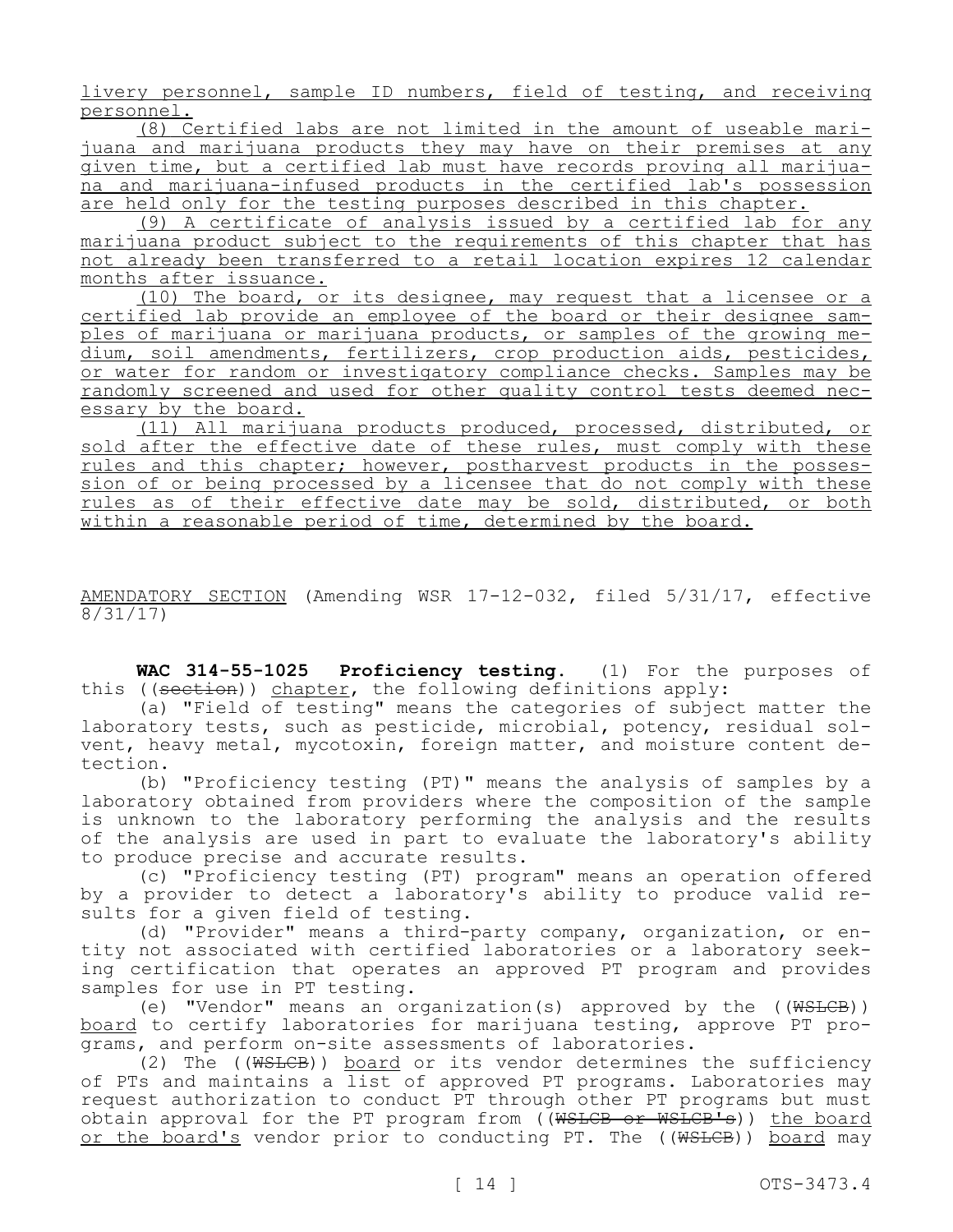add the newly approved PT program to the list of approved PT programs as appropriate.

(3) As a condition of certification, laboratories must participate in PT and achieve a passing score for each field of testing for which the lab will be or is certified.

(4) A laboratory must successfully complete a minimum of one round of PT for each field of testing the lab seeks to be certified for and provide proof of the successful PT results prior to initial certification.

(5)(a) A certified laboratory must participate in a minimum of two rounds of PT per year for each field of testing to maintain its certification.

(b) To maintain certification, the laboratory must achieve a passing score, on an ongoing basis, in a minimum of two out of three successive rounds of PT. At least one of the scores must be from a round of PT that occurs within six months prior to the laboratory's certification renewal date.

(6) If the laboratory fails to achieve a passing score on at least ((<del>eighty</del>)) 80 percent of the analytes in any proficiency test, the test is considered a failure. If the PT provider provides a pass/ fail on a per analyte basis but not on the overall round of PT the lab participates in, the pass/fail evaluation for each analyte will be used to evaluate whether the lab passed ((eighty)) 80 percent of the analytes. If the PT provider does not provide individual acceptance criteria for each analyte, the following criteria will be applied to determine whether the lab achieves a passing score for the round of PT:

(a)  $+/-$  30% recovery from the reference value for residual solvent testing; or

(b)  $+/-$  3 z or 3 standard deviations from the reference value for all other fields of testing.

(7) If a laboratory fails a round of PT or reports a false negative on a micro PT, the laboratory must investigate the root cause of the laboratory's performance and establish a corrective action report for each unsatisfactory analytical result. The corrective action report must be kept and maintained by the laboratory for a period of three years, available for review during an on-site assessment or inspection, and provided to the ((WSLCB or WSLCB's)) board or the board's vendor upon request.

(8) Laboratories are responsible for obtaining PT samples from vendors approved by ((WSLCB or WSLCB's)) the board or the board's vendor. Laboratories are responsible for all costs associated with obtaining PT samples and rounds of PT.

(9) The laboratory must manage, analyze and report all PT samples in the same manner as customer samples including, but not limited to, adhering to the same sample tracking, sample preparation, analysis methods, standard operating procedures, calibrations, quality control, and acceptance criteria used in testing customer samples.

(10) The laboratory must authorize the PT provider to release all results ((used for certification and/or remediation of failed studies to WSLCB or WSLCB's)) at the same time, whether pass or fail, to the laboratory and the board, or the board's vendor.

(11) The ((WSLCB)) board may require the laboratory to submit raw data and all photographs of plated materials along with the report of analysis of PT samples. The laboratory must keep and maintain all raw data and all photographs of plated materials from PT for a period of three years.